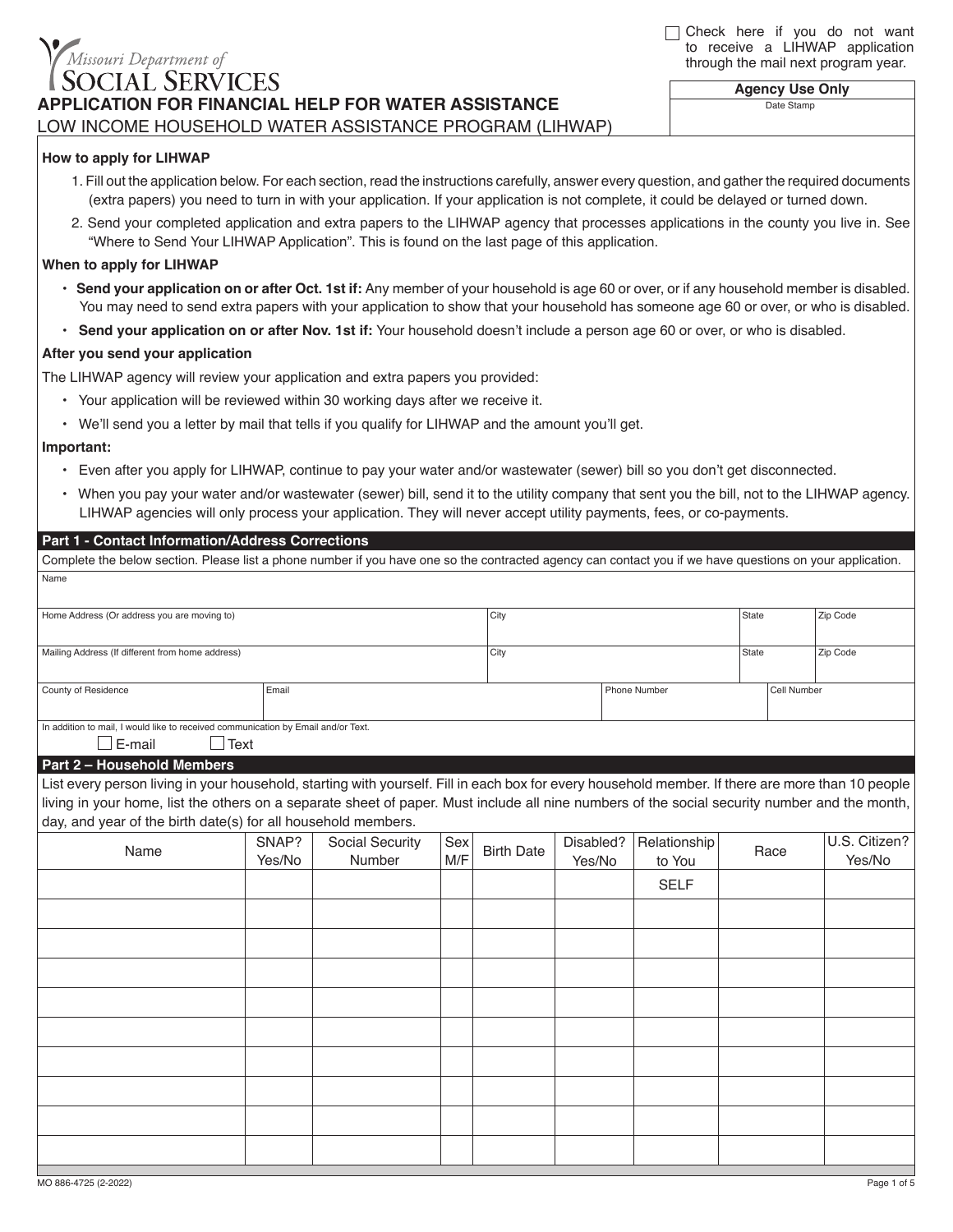| Part 2 - Household Members Continued                                                                                                                                                                                                                                                                                                                                         |                         |                                                                                |                       |            |                        |  |  |
|------------------------------------------------------------------------------------------------------------------------------------------------------------------------------------------------------------------------------------------------------------------------------------------------------------------------------------------------------------------------------|-------------------------|--------------------------------------------------------------------------------|-----------------------|------------|------------------------|--|--|
| Have you or an immediate family member ever served in the U.S. Armed Forces?                                                                                                                                                                                                                                                                                                 |                         | Yes                                                                            | <b>No</b>             |            |                        |  |  |
| If yes, would you like information about military-related services in Missouri?                                                                                                                                                                                                                                                                                              |                         | Yes                                                                            | <b>No</b>             |            |                        |  |  |
| Please visit www.veteranbenefits.mo.gov or call 573-522-4061 for information regarding military-related services in Missouri.                                                                                                                                                                                                                                                |                         |                                                                                |                       |            |                        |  |  |
| Part 3 - Utility/Household Information                                                                                                                                                                                                                                                                                                                                       |                         |                                                                                |                       |            |                        |  |  |
| . All applicants: Fill in this section and send a copy of your most recent water/wastewater (sewer) statement.                                                                                                                                                                                                                                                               |                         |                                                                                |                       |            |                        |  |  |
| · Applicants whose water has been disconnected or may be disconnected soon:<br>· Send a copy of your disconnection notice along with the water/ wastewater (sewer) statement, and                                                                                                                                                                                            |                         |                                                                                |                       |            |                        |  |  |
|                                                                                                                                                                                                                                                                                                                                                                              |                         |                                                                                |                       |            |                        |  |  |
| · If you or someone in your household suffers from a life threatening medical condition, send a medical statement from a qualified doctor<br>or nurse. The statement should say that the person has a life-threatening medical condition, but does not have to state a diagnosis or<br>condition.                                                                            |                         |                                                                                |                       |            |                        |  |  |
| Do you own your home or are you buying your home?                                                                                                                                                                                                                                                                                                                            |                         |                                                                                |                       | Yes        | $\Box$ No              |  |  |
| Do you or a household member suffer from a life-threatening medical condition?                                                                                                                                                                                                                                                                                               |                         |                                                                                |                       | Yes        | l No                   |  |  |
| Please enter your water and wastewater (sewer) bill information below.                                                                                                                                                                                                                                                                                                       |                         |                                                                                |                       |            |                        |  |  |
| . Your household may apply for benefits up to the amount requested on this application, which must be equal or less than \$750.                                                                                                                                                                                                                                              |                         |                                                                                |                       |            |                        |  |  |
| · If you have a bill that includes other utilities, only include the amounts for water and wastewater (sewer). If you have a bill that has both<br>water and wastewater (sewer) on the bill, the amounts must be separated below. If you have a bill from different companies for water and<br>wastewater, you must apply for both at the same time and separate them below. |                         |                                                                                |                       |            |                        |  |  |
| . If you do not enter a requested amount or if the amount exceeds \$750, the payment will be applied to the balance on the water bill first<br>and then to wastewater (sewer).                                                                                                                                                                                               |                         |                                                                                |                       |            |                        |  |  |
| • If you are approved, your household can only receive up to \$750 from October 1st through September 30th.                                                                                                                                                                                                                                                                  |                         |                                                                                |                       |            |                        |  |  |
| . You must submit your current bill. (current = within 30 days prior to date you mail your application)                                                                                                                                                                                                                                                                      |                         |                                                                                |                       |            |                        |  |  |
| Water                                                                                                                                                                                                                                                                                                                                                                        |                         |                                                                                |                       |            |                        |  |  |
| Are you currently without water, because it got disconnected?<br>Are you currently in threat of not having water, because it may be disconnected soon?                                                                                                                                                                                                                       |                         |                                                                                |                       | <b>Yes</b> | ⊿ No                   |  |  |
| Do you pay your water or wastewater bill directly to your Landlord or as part of your rent?                                                                                                                                                                                                                                                                                  |                         |                                                                                |                       | Yes<br>Yes | <b>No</b><br><b>No</b> |  |  |
| *If yes skip to Part 4 and add Landlord information                                                                                                                                                                                                                                                                                                                          |                         |                                                                                |                       |            |                        |  |  |
| Amount Requested must be equal to or less than the bill submitted                                                                                                                                                                                                                                                                                                            |                         | If you answered yes to either question, please fill in the disconnection date: |                       |            |                        |  |  |
|                                                                                                                                                                                                                                                                                                                                                                              |                         |                                                                                |                       |            |                        |  |  |
| List your water supplier's name                                                                                                                                                                                                                                                                                                                                              |                         |                                                                                | City                  |            |                        |  |  |
| Whose name appears on the account?                                                                                                                                                                                                                                                                                                                                           |                         |                                                                                | <b>Account Number</b> |            |                        |  |  |
| <b>Wastewater (sewer)</b>                                                                                                                                                                                                                                                                                                                                                    |                         |                                                                                |                       |            |                        |  |  |
| Are you currently without wastewater (sewer), because it got disconnected?                                                                                                                                                                                                                                                                                                   |                         |                                                                                |                       | Yes        | ⊥No                    |  |  |
| Are you currently in threat of not having wastewater (sewer), because it may be disconnected soon?                                                                                                                                                                                                                                                                           |                         |                                                                                |                       | Yes        | <b>No</b>              |  |  |
| Do you pay your water or wastewater bill directly to your Landlord or as part of your rent?                                                                                                                                                                                                                                                                                  |                         |                                                                                |                       | Yes        | <b>No</b>              |  |  |
| If yes skip to Part 4 and add Landlord information                                                                                                                                                                                                                                                                                                                           |                         |                                                                                |                       |            |                        |  |  |
| Amount Requested                                                                                                                                                                                                                                                                                                                                                             |                         | If you answered yes to either question, please fill in the disconnection date: |                       |            |                        |  |  |
| List your wastewater (sewer) supplier's name                                                                                                                                                                                                                                                                                                                                 |                         |                                                                                | City                  |            |                        |  |  |
|                                                                                                                                                                                                                                                                                                                                                                              |                         |                                                                                |                       |            |                        |  |  |
| Whose name appears on the account?                                                                                                                                                                                                                                                                                                                                           |                         |                                                                                | <b>Account Number</b> |            |                        |  |  |
|                                                                                                                                                                                                                                                                                                                                                                              |                         |                                                                                |                       |            |                        |  |  |
| <b>Part 4 - For Renters</b>                                                                                                                                                                                                                                                                                                                                                  |                         |                                                                                |                       |            |                        |  |  |
| If your water and/or wastewater bill is included in your rent, or if you pay your water and/or wastewater separately from your rent, but directly<br>to the Landlord (property owner), the "LIHWAP Landlord Documentation Request" form (included in the last pages of application) needs to be                                                                              |                         |                                                                                |                       |            |                        |  |  |
| completed. If you are approved for LIHWAP, the payment will be made the supplier. The Landlord must reduce your rent or water/wastewater<br>by the amount of this payment.                                                                                                                                                                                                   |                         |                                                                                |                       |            |                        |  |  |
| · If your water and/or wastewater is included in your rent, you can receive the amount included in your rent for your current bill and previous<br>bills you have not paid to the Landlord. The amount cannot exceed \$750.                                                                                                                                                  |                         |                                                                                |                       |            |                        |  |  |
| . If you pay your water and/or wastewater separately to your Landlord, you can receive the amount you currently owe the Landlord for<br>water and/or wastewater up to \$750.                                                                                                                                                                                                 |                         |                                                                                |                       |            |                        |  |  |
| The "LIHWAP Landlord Documentation Request" form must be signed by you and your Landlord. The landlord must agree to reduce current<br>or past water and/or wastewater bills by the LIHWAP amount paid.                                                                                                                                                                      |                         |                                                                                |                       |            |                        |  |  |
| $\Box$ Yes<br>$\Box$ No<br>1) Are you in section 8 (subsidized housing) and required to pay a separate water and/or wastewater bill?                                                                                                                                                                                                                                         |                         |                                                                                |                       |            |                        |  |  |
| $\Box$ Yes<br>$\Box$ No<br>2) Do you share a water meter with your Landlord?                                                                                                                                                                                                                                                                                                 |                         |                                                                                |                       |            |                        |  |  |
| *If yes must include your Landlord as member of your Household.                                                                                                                                                                                                                                                                                                              |                         |                                                                                |                       |            |                        |  |  |
| <b>Landlord Name</b>                                                                                                                                                                                                                                                                                                                                                         | <b>Landlord Address</b> |                                                                                |                       |            |                        |  |  |
| <b>Landlord Phone</b>                                                                                                                                                                                                                                                                                                                                                        |                         | <b>Landlord Email</b>                                                          |                       |            |                        |  |  |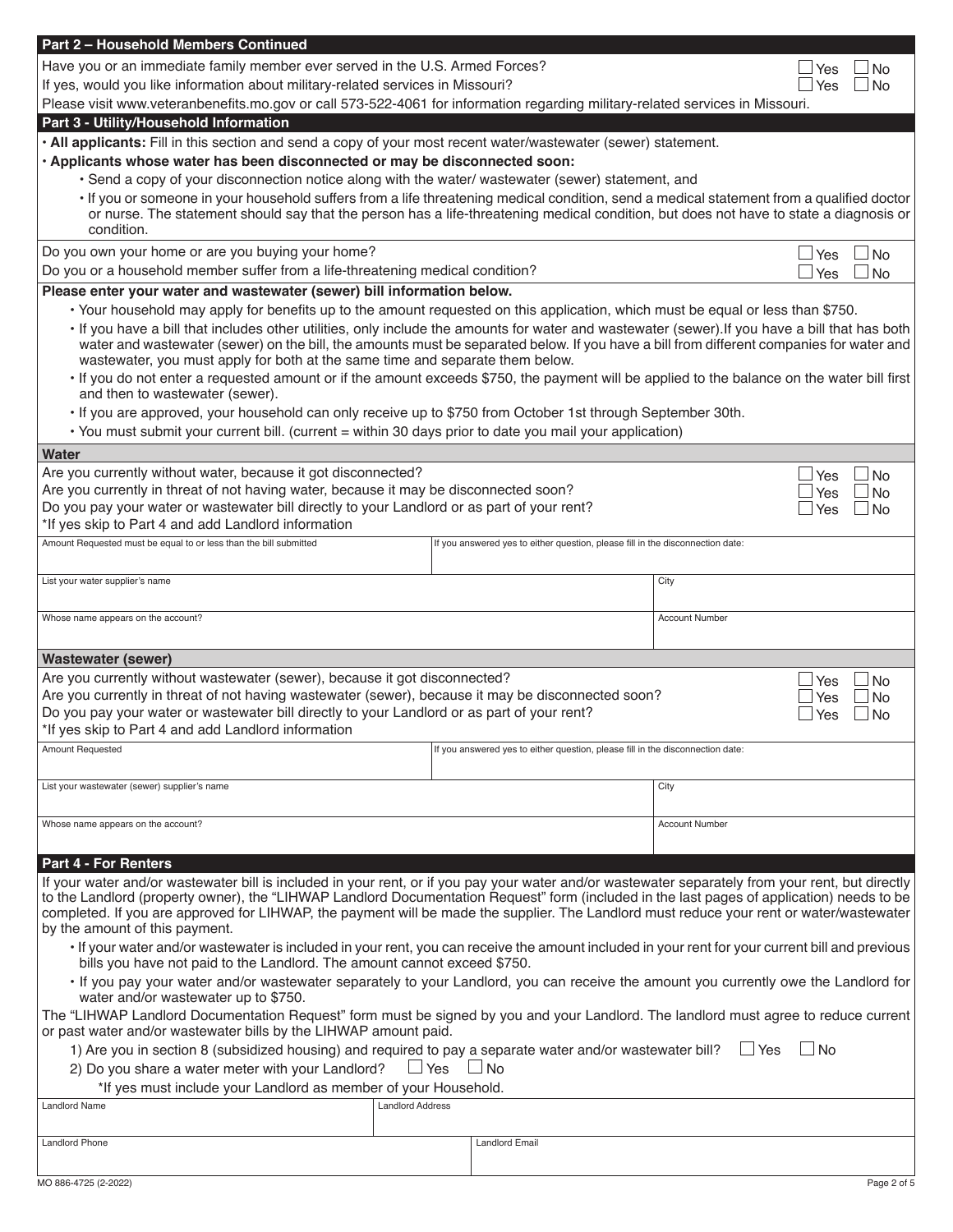## **Part 5 - Income You Earn or Pay For Child Support**

If anyone in your household has income from a job or self-employment:

- Fill in this section to show all income anyone gets from tips, payments for service, and wages for all jobs, even if someone has more than one job, and
- Send copies of papers that show all gross income received by anyone last month, such as paystubs. Gross income is income received before taxes are withheld. If anyone was employed in the last six (6) months, but did not receive income from that job last month, we may need proof of final wages earned and last date worked from that employer.

## **List everyone in your home age 18 or older who received income from a job last month. (Include all jobs.)**

| Name                                                                                                                                                                                                               | Employer                                  | How Often Paid? | Gross Pay              | Still Employed?      |  |  |  |  |
|--------------------------------------------------------------------------------------------------------------------------------------------------------------------------------------------------------------------|-------------------------------------------|-----------------|------------------------|----------------------|--|--|--|--|
|                                                                                                                                                                                                                    |                                           |                 | \$                     |                      |  |  |  |  |
|                                                                                                                                                                                                                    |                                           |                 | \$                     |                      |  |  |  |  |
|                                                                                                                                                                                                                    |                                           |                 | \$                     |                      |  |  |  |  |
|                                                                                                                                                                                                                    |                                           |                 | \$                     |                      |  |  |  |  |
| Did anyone in the household receive income from self-employment last month?                                                                                                                                        |                                           |                 |                        | $\Box$ Yes $\Box$ No |  |  |  |  |
| If yes, send a copy of the most recent Federal Income Tax Form 1040, including Schedule 1, for each self-employed person along<br>with your application.                                                           |                                           |                 |                        |                      |  |  |  |  |
| Court-ordered Child Support that is paid to someone outside your household can be deducted so that it doesn't count as income. To receive<br>this deduction, fill in your 8-digit Child Support case number below. |                                           |                 |                        |                      |  |  |  |  |
| Did anyone pay court-ordered Child Support last month to someone outside of your household?<br>$\Box$ Yes<br>$\Box$ No                                                                                             |                                           |                 |                        |                      |  |  |  |  |
| If yes, how much?<br>\$                                                                                                                                                                                            | Name of person who pays the Child Support |                 |                        |                      |  |  |  |  |
| List the 8-digit Child Support Case Number                                                                                                                                                                         |                                           |                 |                        |                      |  |  |  |  |
|                                                                                                                                                                                                                    |                                           |                 |                        |                      |  |  |  |  |
| Part 6 - Income That Isn't Earned<br>If anyone in your household receives income that does not come from a job or self-employment:                                                                                 |                                           |                 |                        |                      |  |  |  |  |
| · Fill in this section, and                                                                                                                                                                                        |                                           |                 |                        |                      |  |  |  |  |
| · Send copies of papers that show all unearned income anyone received last month.                                                                                                                                  |                                           |                 |                        |                      |  |  |  |  |
| Source of Income                                                                                                                                                                                                   | Who Receives This Income?                 |                 | <b>Amount Received</b> | How Often Received?  |  |  |  |  |
| Social Security                                                                                                                                                                                                    |                                           | \$              |                        |                      |  |  |  |  |
| Supplemental Security Income (SSI)                                                                                                                                                                                 |                                           | \$              |                        |                      |  |  |  |  |
| Temporary Assistance for Needy Families<br>(TANF)                                                                                                                                                                  |                                           | \$              |                        |                      |  |  |  |  |
| Supplemental Aid to the Blind (SAB)                                                                                                                                                                                |                                           | \$              |                        |                      |  |  |  |  |
| <b>Blind Pension</b>                                                                                                                                                                                               |                                           | \$              |                        |                      |  |  |  |  |
| Supplemental State Payments (SSP)                                                                                                                                                                                  |                                           | \$              |                        |                      |  |  |  |  |
| <b>Foster Care</b>                                                                                                                                                                                                 |                                           | \$              |                        |                      |  |  |  |  |
| Alimony                                                                                                                                                                                                            |                                           | \$              |                        |                      |  |  |  |  |
| Child Support<br>List 8-Digit Case Number:                                                                                                                                                                         |                                           | \$              |                        |                      |  |  |  |  |
| Unemployment Compensation                                                                                                                                                                                          |                                           | \$              |                        |                      |  |  |  |  |
| <b>Veterans Benefits</b>                                                                                                                                                                                           |                                           | \$              |                        |                      |  |  |  |  |
| Pensions                                                                                                                                                                                                           |                                           | \$              |                        |                      |  |  |  |  |
| <b>Railroad Retirement</b>                                                                                                                                                                                         |                                           | \$              |                        |                      |  |  |  |  |
|                                                                                                                                                                                                                    |                                           |                 |                        |                      |  |  |  |  |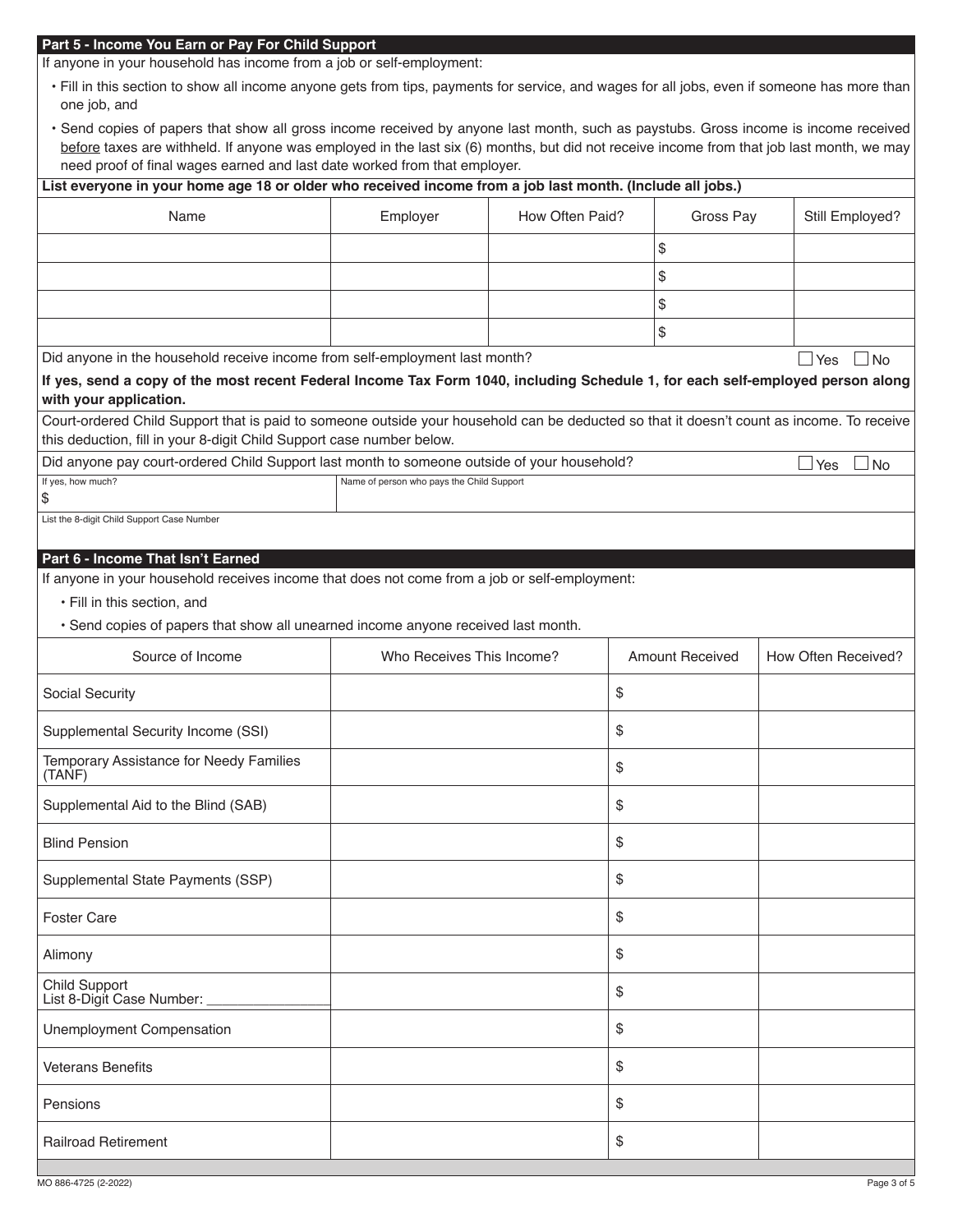| Part 6 - Income That Isn't Earned Continued<br>Source of Income                                                                                                                                                                                                                        | Who Receives This Income? |                                                       | <b>Amount Received</b> | How Often Received? |  |  |  |
|----------------------------------------------------------------------------------------------------------------------------------------------------------------------------------------------------------------------------------------------------------------------------------------|---------------------------|-------------------------------------------------------|------------------------|---------------------|--|--|--|
|                                                                                                                                                                                                                                                                                        |                           |                                                       |                        |                     |  |  |  |
| Rent Received from Land or Buildings                                                                                                                                                                                                                                                   |                           |                                                       | \$                     |                     |  |  |  |
| Money Received from Friends, Family, or<br>Organizations                                                                                                                                                                                                                               |                           |                                                       | \$                     |                     |  |  |  |
| <b>Armed Forces Allotment</b>                                                                                                                                                                                                                                                          |                           |                                                       | \$                     |                     |  |  |  |
| Union Funds or Strike Benefits                                                                                                                                                                                                                                                         |                           |                                                       | \$                     |                     |  |  |  |
| Worker's Compensation or Temporary Private<br><b>Disability</b>                                                                                                                                                                                                                        |                           |                                                       | \$                     |                     |  |  |  |
| Other Unearned Income<br>Specify:                                                                                                                                                                                                                                                      |                           |                                                       | \$                     |                     |  |  |  |
| <b>Part 7 - Savings and Other Accounts</b>                                                                                                                                                                                                                                             |                           |                                                       |                        |                     |  |  |  |
| If anyone in your household has savings or other accounts, fill in the total amounts of money everyone has in each type of account.                                                                                                                                                    |                           |                                                       |                        |                     |  |  |  |
| <b>Type</b>                                                                                                                                                                                                                                                                            | How Much?                 |                                                       | Type                   | How Much?           |  |  |  |
| Checking: Single and/or Joint Accounts                                                                                                                                                                                                                                                 | \$                        | Stocks/Bonds and Mutual Funds<br>\$                   |                        |                     |  |  |  |
| Savings: Single and/or Joint Accounts                                                                                                                                                                                                                                                  | \$                        | IRA/KEOGH and/or Deferred Compensation<br>\$<br>Plans |                        |                     |  |  |  |
| CDs, Annuities, and/or Money Markets                                                                                                                                                                                                                                                   | \$                        |                                                       |                        |                     |  |  |  |
| Part 8 - Notice That You Can Get a Fair Hearing                                                                                                                                                                                                                                        |                           |                                                       |                        |                     |  |  |  |
| As an applicant for the LIHWAP, you may request a hearing for the following reasons:                                                                                                                                                                                                   |                           |                                                       |                        |                     |  |  |  |
| 1) If your LIHWAP application is denied.<br>2) If your LIHWAP application is not reviewed timely.                                                                                                                                                                                      |                           |                                                       |                        |                     |  |  |  |
| A request for a hearing can be made in writing, by phone, by fax, or in-person. Hearing requests should be sent to the contracted agency in                                                                                                                                            |                           |                                                       |                        |                     |  |  |  |
| your county.                                                                                                                                                                                                                                                                           |                           |                                                       |                        |                     |  |  |  |
| Papers you must send with your application to avoid processing delays (send copies as originals will not be returned):                                                                                                                                                                 |                           |                                                       |                        |                     |  |  |  |
| Application that is completely filled in, signed, and dated.                                                                                                                                                                                                                           |                           |                                                       |                        |                     |  |  |  |
| $\Box$ Proof of Social Security Number for everyone in the household. (Such as social security card, award letter, W-2)                                                                                                                                                                |                           |                                                       |                        |                     |  |  |  |
| Qualified Alien: Provide Proof of U.S. Citizenship and Immigration Services Form I-5551 Permanent Resident Card, Re-entry Permit (a                                                                                                                                                    |                           |                                                       |                        |                     |  |  |  |
| passport booklet for lawful permanent residents), USCIS Form I-94, or a I-94A.                                                                                                                                                                                                         |                           |                                                       |                        |                     |  |  |  |
| □ Copies of utility bills for your water and/or wastewater (sewer). The person listed on the water/ wastewater (sewer) bill must be a member                                                                                                                                           |                           |                                                       |                        |                     |  |  |  |
| of the household who is age 18 or older.                                                                                                                                                                                                                                               |                           |                                                       |                        |                     |  |  |  |
| Papers you need to send if any member of your household got any income last month:                                                                                                                                                                                                     |                           |                                                       |                        |                     |  |  |  |
| Proof of all income (both earned and unearned) from last month for all household members who got it. Household members who are                                                                                                                                                         |                           |                                                       |                        |                     |  |  |  |
| active SNAP recipients do not need to provide proof of these incomes.<br>Copies of the most recent Federal Income Tax Form 1040, including Schedule 1, for any household members who earned money from                                                                                 |                           |                                                       |                        |                     |  |  |  |
| self-employment last month.                                                                                                                                                                                                                                                            |                           |                                                       |                        |                     |  |  |  |
| Part 9 - Your Consent for the LIHWAP Agency to Process (Review) This Application                                                                                                                                                                                                       |                           |                                                       |                        |                     |  |  |  |
| Read the Consent for Processing in the box below and sign. If you do not sign and date the application, your LIHWAP application will                                                                                                                                                   |                           |                                                       |                        |                     |  |  |  |
| not be processed.                                                                                                                                                                                                                                                                      |                           |                                                       |                        |                     |  |  |  |
| I hereby apply for assistance under the LIHWAP laws of the State of Missouri administered by the Department of Social Services (DSS). I                                                                                                                                                |                           |                                                       |                        |                     |  |  |  |
| declare that the information I have given is true, correct, and complete to the best of my knowledge. I realize that the information which I<br>have given on this application will need to be verified by the LIHWAP agency.                                                          |                           |                                                       |                        |                     |  |  |  |
| If any household member declared on my application is currently receiving SNAP, TANF, or Child Support, I hereby authorize the LIHWAP                                                                                                                                                  |                           |                                                       |                        |                     |  |  |  |
| agency to use my Family Support Division (FSD) file to see if I qualify for LIHWAP. I hereby authorize the LIHWAP agency, FSD, and my water/                                                                                                                                           |                           |                                                       |                        |                     |  |  |  |
| wastewater supplier share my customer, application and account information (such as: service address, water/wastewater source, customer<br>account number, past due amount, notice of disconnection, etc.) to determine my eligibility and to otherwise administer the program. I give |                           |                                                       |                        |                     |  |  |  |
| permission to DSS to use information provided on this form for purposes of research, evaluation, and analysis of the program. When applicable; I                                                                                                                                       |                           |                                                       |                        |                     |  |  |  |
| hereby authorize the LIHWAP agency, FSD to share my customer account, application, and eligibility information with my Landlords (property                                                                                                                                             |                           |                                                       |                        |                     |  |  |  |
| owners) to determine my eligibility and to otherwise administer the program.                                                                                                                                                                                                           |                           |                                                       |                        |                     |  |  |  |
| I understand that I may be fined, imprisoned, or both under state or federal law if I make false statements on this application in order to get<br>benefits I am not entitled to receive.                                                                                              |                           |                                                       |                        |                     |  |  |  |
| If your application is denied due to a non-participating water/wastewater supplier, would you like to be referred to another program<br>for assistance? $\Box$ Yes $\Box$ No                                                                                                           |                           |                                                       |                        |                     |  |  |  |
| $\Box$ I understand that an electronic signature has the same legal effect and can be enforced in the same way as a written signature.                                                                                                                                                 |                           |                                                       |                        |                     |  |  |  |
| Signature                                                                                                                                                                                                                                                                              |                           |                                                       |                        | Date                |  |  |  |